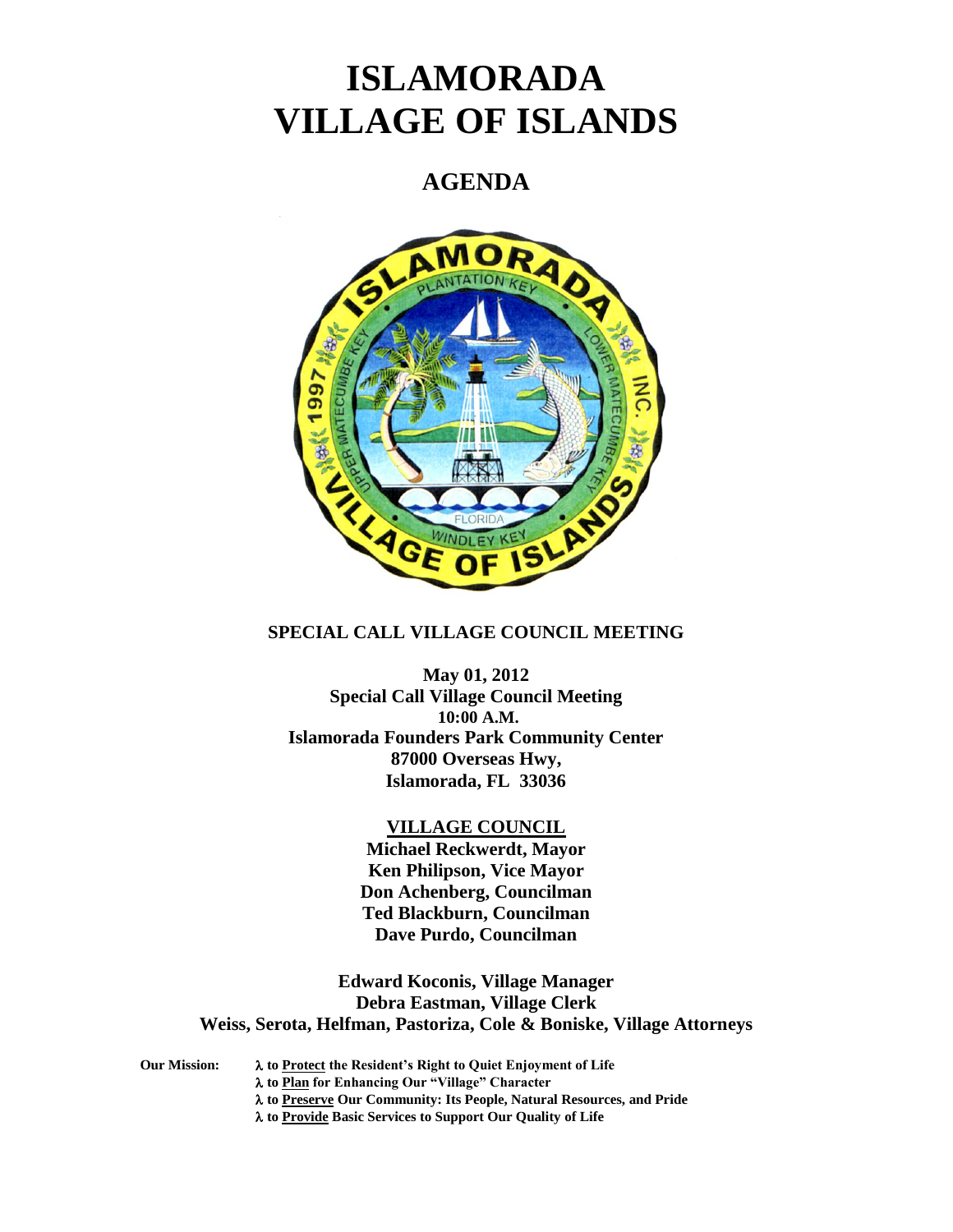

**ISLAMORADA VILLAGE COUNCIL**

**Special Call Village Council Meeting Islamorada Founders Park Community Center 87000 Overseas Highway Islamorada Community Center Islamorada, Florida 33036**

> **Tuesday, May 1, 2012 At 10:00 AM**

**I. CALL TO ORDER\ROLL CALL**

# **II. PLEDGE OF ALLEGIANCE**

# **III. PUBLIC COMMENT**

### **IV. WASTEWATER MATTERS**

**A.** Key Largo Wastewater Treatment District Agreement for Wastewater **TAB 1** Services

**A RESOLUTION OF THE VILLAGE COUNCIL OF ISLAMORADA, VILLAGE OF ISLANDS, FLORIDA APPROVING THE AGREEMENT FOR WASTEWATER SERVICES BETWEEN THE KEY LARGO WASTEWATER TREATMENT DISTRICT AND ISLAMORADA, VILLAGE OF ISLANDS TO PROVIDE WASTEWATER TREATMENT AND DISPOSAL SERVICES AND APPROVING THE PURCHASE OF A CAPITAL IMPROVEMENT PURSUANT TO SECTION 2-327(h) OF THE VILLAGE'S CODE OF ORDINANCES; AUTHORIZING VILLAGE OFFICIALS TO IMPLEMENT THE TERMS AND CONDITIONS OF THE AGREEMENT; AUTHORIZING THE VILLAGE MANAGER TO EXPEND BUDGETED FUNDS; AUTHORIZING THE VILLAGE MAYOR TO EXECUTE THE AGREEMENT; AND PROVIDING FOR AN EFFECTIVE DATE**

**B.** Wade Trim Work Authorization for General Engineering and **TAB 2** Owner's Representative and Design and Construction Management Services Regarding Design, Build, Operate Wastewater Treatment Project **A RESOLUTION OF THE VILLAGE COUNCIL OF ISLAMORADA, VILLAGE OF ISLANDS, FLORIDA APPROVING THE PROJECT AGREEMENT FOR WORK AUTHORIZATION #10 BETWEEN WADE TRIM, INC. AND ISLAMORADA, VILLAGE OF ISLANDS FOR GENERAL ENGINERING SERVICES TO PROVIDE OWNER'S REPRESENTATIVE AND DESIGN AND CONSTRUCTION MANAGEMENT SERVICES IN CONNECTION WITH THE DESIGN-BUILD-OPERATE OF THE VILLAGE'S**